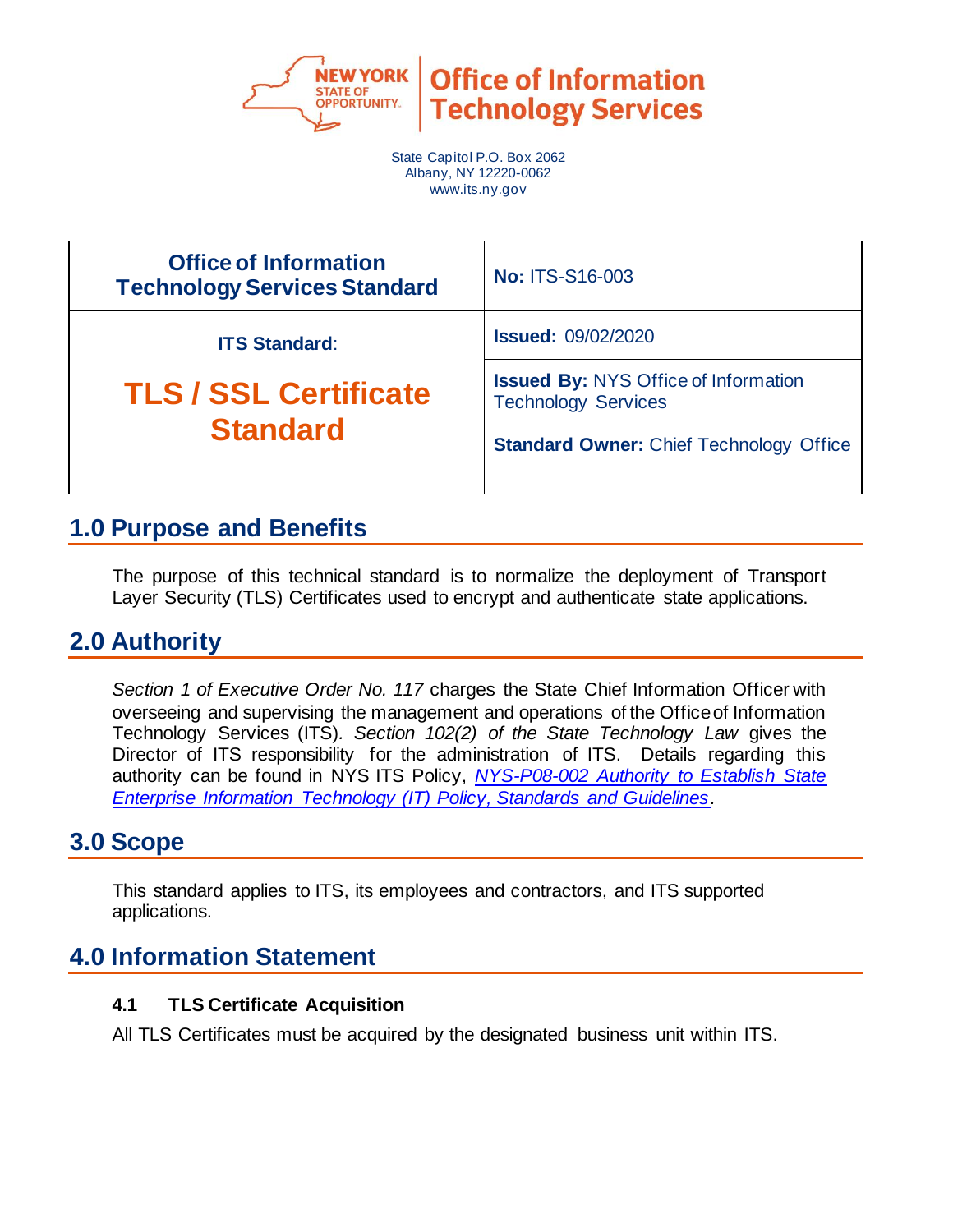### **4.2 TLS Key Management**

TLS private keys will be generated in a manner consistent with NYS-S14-007 [Encryption Standard.](https://its.ny.gov/document/encryption-standard-0) It is recommended that key material be stored in a hardened Hardware Security Module (HSM).

### **4.3 TLS Session Termination**

TLS sessions must be terminated on the application delivery controller at the data center perimeter.

Exceptions will be permitted for any of the following reasons:

- The application is considered an auxiliary perimeter for the data center network
- A demonstrated technical limitation exists that requires TLS to be terminated at the application

#### **4.4 URL Naming Standards for Publicly Verifiable DNS Domains**

Application URL naming is governed by [NYS-P08-003 Domain Names for State](https://its.ny.gov/document/domain-names-state-government-agencies)  [Government Agencies.](https://its.ny.gov/document/domain-names-state-government-agencies) This policy requires that applications use the "ny.gov" domain structure and comply with approved URL naming patterns.

#### **4.5 Compliant TLS Domains**

Certificates shall be issued and maintained for the following compliant domain patterns:

- $\bullet$   $*$ .nv.gov
- \*.svc.ny.gov
- \* agency\_identifier.ny.gov

### **4.6 Legacy Supported TLS Domains**

Support will not be provided to:

- \*.state.ny.us
- $\bullet$   $*$ .gov

Legacy transitional support may be provided for non-compliant domain patterns, through exception granted by the State Chief Information Officer, to facilitate migration.

#### **4.7 TLS Certificates for Private Namespaces**

Applications using private DNS Namespaces (examples: \*.nyenet, \*.local, etc) will be supported by the ITS Enterprise Certificate Authority (CA).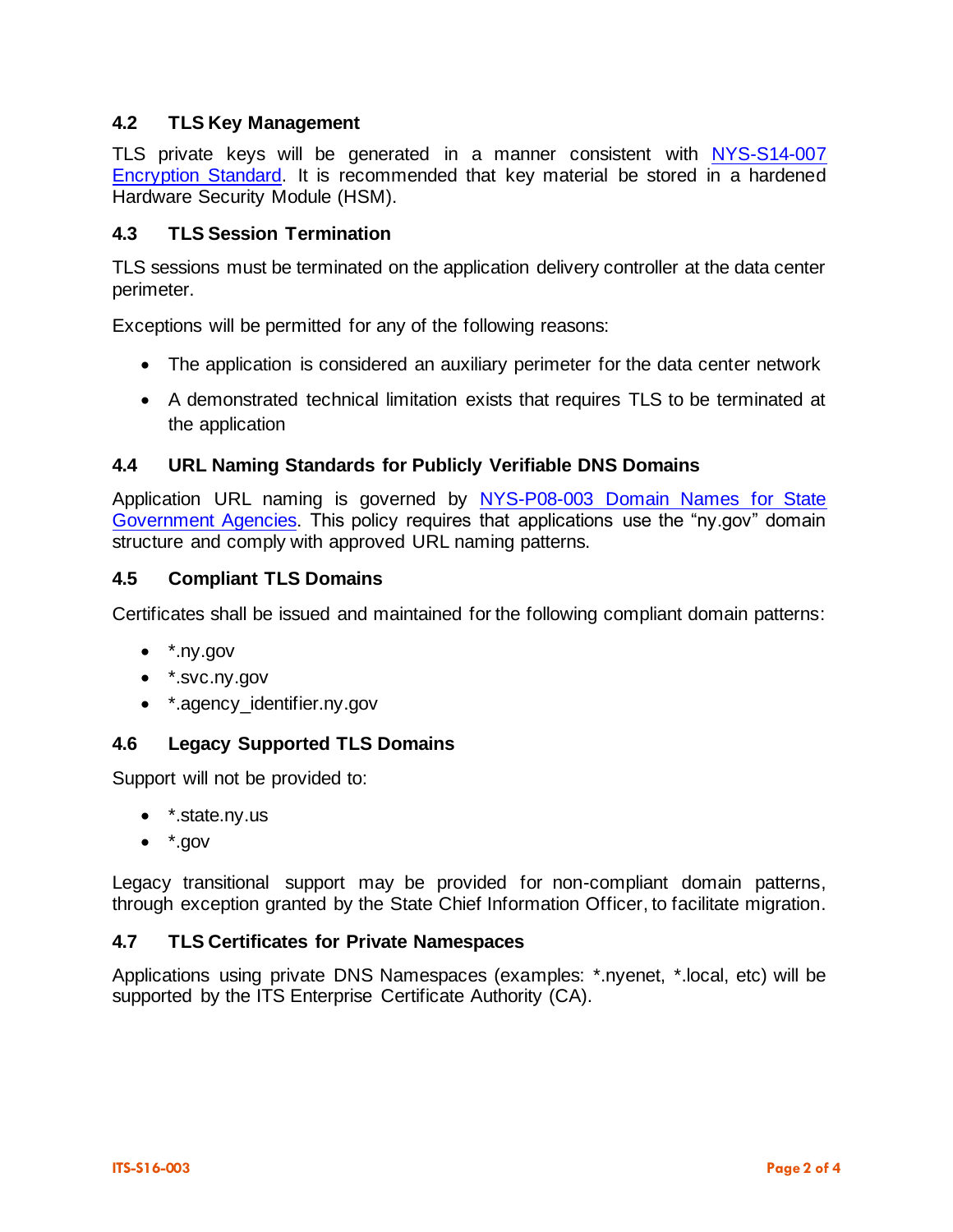## **5.0 Compliance**

This standard shall take effect upon publication. Compliance is required with all enterprise policies and standards. ITS may amend its policies and standards at any time; compliance with amended policies and standards is required.

## **6.0 Definitions of Key Terms**

Except for terms defined in this policy, all terms shall have the meanings found in [http://www.its.ny.gov/glossary.](http://www.its.ny.gov/glossary)

| Term                                            | <b>Definition</b>                                                                                                                                                                                                                |  |
|-------------------------------------------------|----------------------------------------------------------------------------------------------------------------------------------------------------------------------------------------------------------------------------------|--|
| <b>Transport Layer</b><br><b>Security (TLS)</b> | A network protocol provides communications security over<br>the Internet. The protocol allows client/server applications to<br>communicate in a way that is designed to prevent<br>eavesdropping, tampering, or message forgery. |  |
| <b>Secure Sockets</b><br>Layer (SSL)            | An older version of the TLS proto.                                                                                                                                                                                               |  |
| <b>Hardware Security</b><br><b>Module</b>       | A physical computing device that safeguards and manages<br>digital keys for strong authentication and provides crypto<br>processing.                                                                                             |  |
| <b>DNS Namespace</b>                            | This refers to all the domains and subdomains within the<br>Internet Domain Name System (DNS)                                                                                                                                    |  |

### **7.0 Contact Information**

Submit all inquiries and requests for future enhancements to the policy owner at:

**Chief Technology Office Reference: ITS-S16-003 New York State Office of Information Technology Services Empire State Plaza P.O. Box 2062 Albany, NY 12220 Telephone: 518-402-7000**

ITS policies, standards, and guidelines may be found on the Inside Edge at: <https://nysemail.sharepoint.com/sites/myITS/InsideEdge/Pages/Policies.aspx>